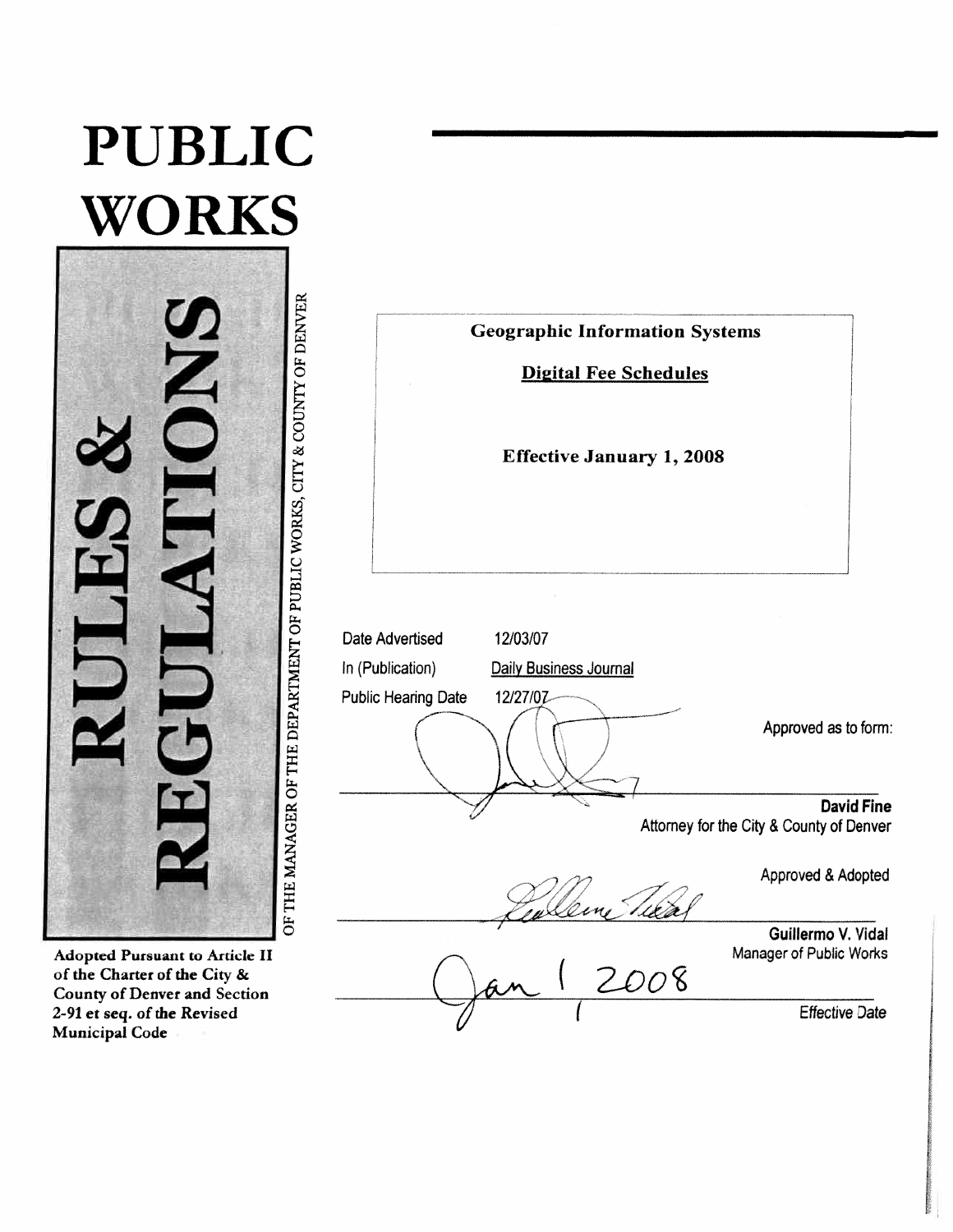#### **Digital Products**

#### **Boundaries**

| <b>Product Name</b>                                    | <b>Product Description</b>                                                                         | Per CD-<br><b>ROM</b><br>Cost | Per Sa.<br>Mile<br>Cost | City-<br>wide<br>Cost |
|--------------------------------------------------------|----------------------------------------------------------------------------------------------------|-------------------------------|-------------------------|-----------------------|
| 2000 Census Boundaries<br>(tract, block, block groups) | US Census boundaries adjusted to City<br>and County boundaries, with 2000<br>population attributes | N/A                           | N/A                     | \$0.00                |
| <b>City and County Boundaries</b>                      | Political boundary                                                                                 | N/A                           | N/A                     | \$0.00                |
| <b>Council District Boundaries</b>                     | Current boundary                                                                                   | N/A                           | N/A                     | \$0.00                |
| <b>Election Precincts</b>                              | Current boundary                                                                                   | N/A                           | N/A                     | \$0.00                |
| <b>Vote Center Locations</b>                           | Current boundary                                                                                   | N/A                           | N/A                     | \$0.00                |
| <b>Fire District Boundaries</b>                        | Districts with street and address<br>reference                                                     | N/A                           | N/A                     | \$0.00                |
| <b>Focus Neighborhoods</b>                             | Current boundary                                                                                   | N/A                           | N/A                     | \$0.00                |
| <b>Historic Landmark Districts</b>                     | Current boundary                                                                                   | N/A                           | N/A                     | \$0.00                |
| House of Representatives<br><b>Districts</b>           | Current boundary                                                                                   | N/A                           | N/A                     | \$0.00                |
| Mayor's Enterprise Zones                               | <b>Current Denver Enterprise Zone</b><br>boundaries                                                | N/A                           | N/A                     | \$0.00                |
| <b>Police District Boundaries</b>                      | Districts with street and address<br>reference                                                     | N/A                           | N/A                     | \$0.00                |
| <b>Senate Districts</b>                                | Current boundary                                                                                   | N/A                           | N/A                     | \$0.00                |
| Statistical Neighborhood<br><b>Boundaries</b>          | Current boundary                                                                                   | N/A                           | N/A                     | \$0.00                |
| Storm Water Drainage<br><b>Basins</b>                  | Storm Drainage Basins                                                                              | N/A                           | N/A                     | \$0.00                |
| <b>Zip Code Boundaries</b>                             | Current boundary                                                                                   | N/A                           | N/A                     | \$0.00                |

# Index

| <b>Product Name</b>                               | <b>Product Description</b>                    | Per CD-<br><b>ROM</b><br>Cost | Per Sq.<br>Mile<br>Cost | City-<br>wide<br>Cost |
|---------------------------------------------------|-----------------------------------------------|-------------------------------|-------------------------|-----------------------|
| <b>Assessment Parcel</b><br>Map Index             | Used to locate Assessment maps                | N/A                           | N/A                     | \$0.00                |
| City Engineer - 1/4<br>section index              | Used to locate City Engineer 1/4 base maps    | N/A                           | N/A                     | \$0.00                |
| Flood Insurance<br>Rate Map Panel<br>Index (FIRM) | Digital flood insurance rate map panel index  | N/A                           | N/A                     | \$0.00                |
| PLSS Township,<br>Range, Section<br>Index         | Survey control reference grid with annotation | N/A                           | N/A                     | \$0.00                |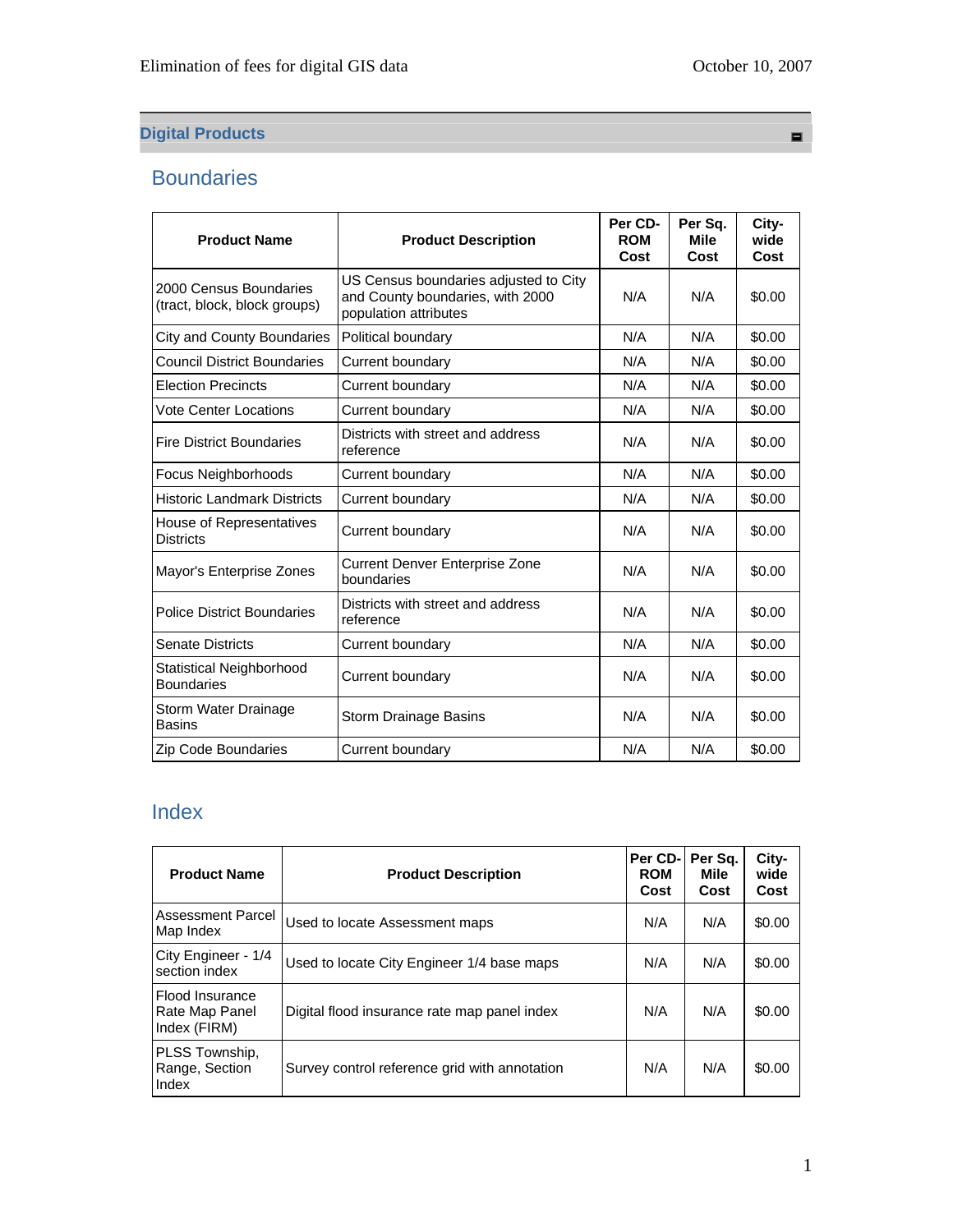| Subdivision<br>boundaries       | Subdivision boundaries with annotation                     | N/A | \$0.00 | \$0.00 |
|---------------------------------|------------------------------------------------------------|-----|--------|--------|
| Wastewater Plat<br>Map Index    | Used to locate wastewater sanitary and storm sewer<br>maps | N/A | N/A    | \$0.00 |
| Year 1933 Aerial<br>Photo Index | Used to find scanned 1933 aerial photography               | N/A | N/A    | \$0.00 |
| Year 2000 Aerial<br>Photo Index | Used to find 1/2 and 1 foot aerial 2000 images             | N/A | N/A    | \$0.00 |
| Year 2002 Aerial<br>Photo Index | Used to find 1 foot aerial 2002 images                     | N/A | N/A    | \$0.00 |
| Year 2004 Aerial<br>Photo Index | Used to find 1/2 foot aerial 2004 images                   | N/A | N/A    | \$0.00 |

#### Base

| <b>Product Name</b>                         | <b>Product Description</b>                                                                | Per CD-<br><b>ROM Cost</b> | Per Sq.<br><b>Mile Cost</b> | City-<br>wide<br>Cost |
|---------------------------------------------|-------------------------------------------------------------------------------------------|----------------------------|-----------------------------|-----------------------|
| Base Map - Platted<br>lots and blocks       | Lots and blocks with annotation                                                           | N/A                        | \$0.00                      | \$0.00                |
| <b>Parcels</b>                              | Property boundaries with annotation,<br>address, schedule number, land area<br>attributes | N/A                        | \$0.00                      | \$0.00                |
| Rights-of-Way                               | Property boundaries City owned/private with<br>annotation                                 | N/A                        | \$0.00                      | \$0.00                |
| <b>Zoning District</b><br><b>Boundaries</b> | Zoning district boundaries                                                                | N/A                        | \$0.00                      | \$0.00                |

#### Infrastructure

| <b>Product Name</b>                   | <b>Product Description</b>                                                                                                                    | Per CD-<br>Rom<br>Cost | Per Sq.<br>Mile<br>Cost | City-<br>wide<br>Cost |
|---------------------------------------|-----------------------------------------------------------------------------------------------------------------------------------------------|------------------------|-------------------------|-----------------------|
| <b>Storm Sewer</b><br><b>Outfalls</b> | Point locations of storm sewer outfalls                                                                                                       | N/A                    | N/A                     | \$0.00                |
| <b>Flowlines</b>                      | Boundary of street surface water runoff with<br>annotation                                                                                    | N/A                    | \$0.00                  | \$0.00                |
| Rangelines                            | Surveyor's range lines                                                                                                                        | N/A                    | \$0.00                  | \$0.00                |
| Rangepoints                           | Surveyor's range points                                                                                                                       | N/A                    | \$0.00                  | \$0.00                |
| Sidewalk<br>Inventory                 | Polygons of all sidewalks (2004)                                                                                                              | N/A                    | \$0.00                  | \$0.00                |
| Impervious<br>Surfaces                | Polygons/lines, photography was used as a basis to<br>compile the various layers within this dataset using<br>softcopy compilation techniques | N/A                    | \$0.00                  | \$0.00                |
| <b>Historic</b><br>Landfills          | Location of historic landfills                                                                                                                | N/A                    | \$0.00                  | \$0.00                |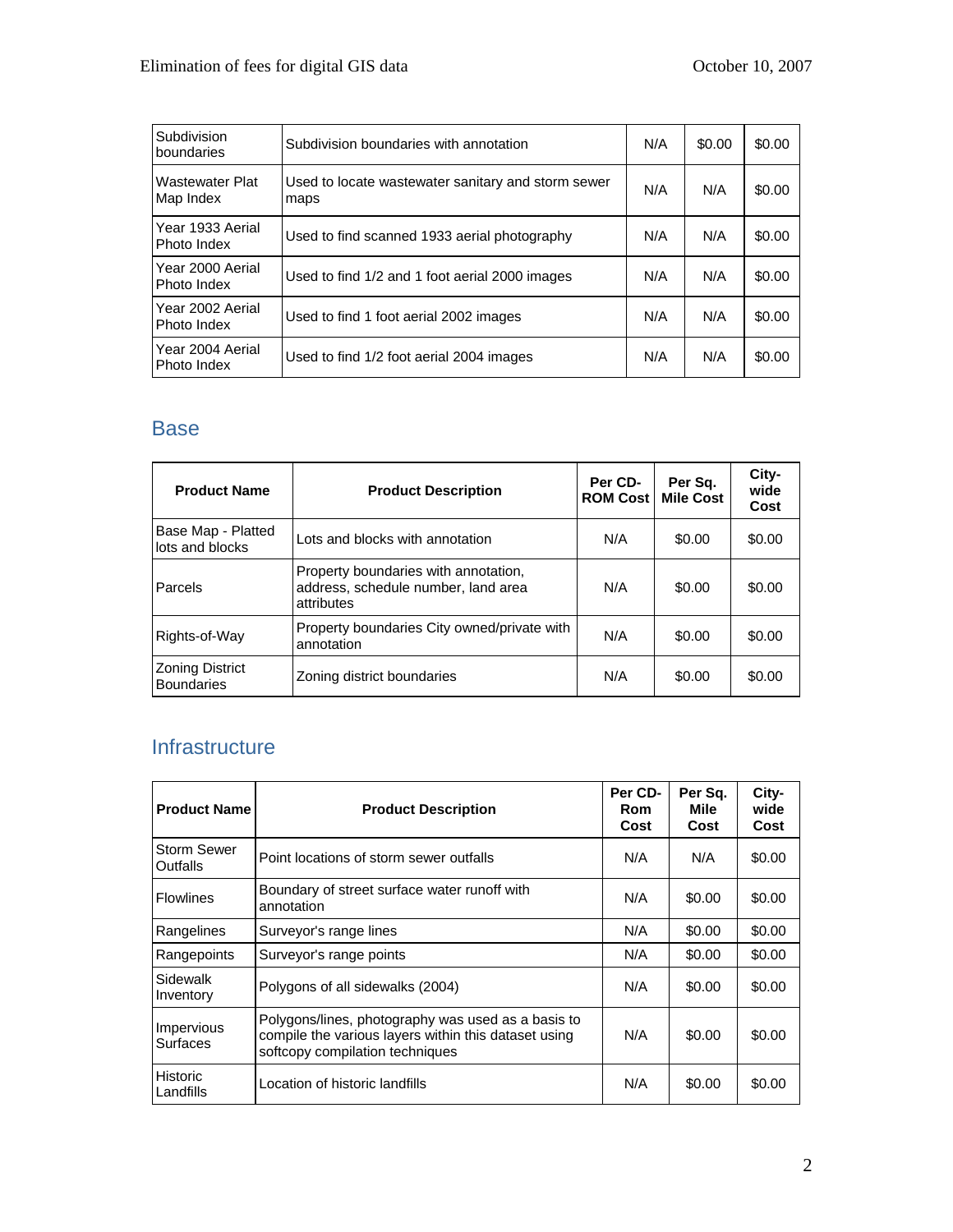# **Transportation**

| <b>Product Name</b>              | <b>Product Description</b>                                                                           | Per CD-<br><b>ROM Cost</b> | Per Sq.<br><b>Mile Cost</b> | City-<br>wide<br>Cost |
|----------------------------------|------------------------------------------------------------------------------------------------------|----------------------------|-----------------------------|-----------------------|
| Alley<br>Centerlines             | Alley centerlines                                                                                    | N/A                        | \$0.00                      | \$0.00                |
| <b>Bike Routes and</b><br>Trails | Geographic representation of bike routes and<br>trails                                               | N/A                        | N/A                         | \$0.00                |
| Edge of<br>Pavement              | Polygons/lines, containing road surface, curbtype,<br>intersections, and crosspans within ROW (2004) | N/A                        | \$0.00                      | \$0.00                |
| <b>Street</b><br>Intersections   | Intersections of street centerlines with attributes                                                  | N/A                        | \$0.00                      | \$0.00                |
| <b>Street</b><br>Centerline      | Street centerline with road names, address<br>ranges                                                 | N/A                        | \$0.00                      | \$0.00                |

# **Natural**

| <b>Product Name</b>                   | <b>Product Description</b>                                                                                      | Per CD-<br><b>ROM</b><br>Cost | Per Sq.<br>Mile<br>Cost | City-<br>wide<br>Cost |
|---------------------------------------|-----------------------------------------------------------------------------------------------------------------|-------------------------------|-------------------------|-----------------------|
| 2 foot Topographic Contours<br>(2000) | Calculated topographic contour<br>elevations, no annotations (2000)                                             | N/A                           | \$0.00                  | \$0.00                |
| 2 foot Topographic Contours<br>(2004) | Calculated topographic contour<br>elevations with annotations and<br>attributes (2004)                          | N/A                           | \$0.00                  | \$0.00                |
| <b>Floodplains</b>                    | FEMA digital insurance rate map<br>(DFIRM) flood prone areas (March<br>2004)                                    | N/A                           | N/A                     | \$0.00                |
| Floodplain Base Flood Elevations      | FEMA digital insurance rate map<br>base flood elevations NAVD88                                                 | N/A                           | N/A                     | \$0.00                |
| <b>Floodplain Cross Sections</b>      | FEMA digital insurance rate map<br>cross sections                                                               | N/A                           | N/A                     | \$0.00                |
| <b>Park Locations</b>                 | Park area locations (no recreation<br>facility information)                                                     | N/A                           | N/A                     | \$0.00                |
| <b>Tree Canopy</b>                    | Established a baseline tree canopy<br>percentage for Denver and identify<br>neighborhoods in need fo more trees | N/A                           | \$0.00                  | \$0.00                |
| <b>Streams and Lakes</b>              | Water features                                                                                                  | N/A                           | N/A                     | \$0.00                |

# Planning Studies

| <b>Product Name</b> | <b>Product Description</b> | Per<br>CD-<br><b>ROM</b> | Per Sq. Mile<br>Cost | City-<br>wide<br>Cost |
|---------------------|----------------------------|--------------------------|----------------------|-----------------------|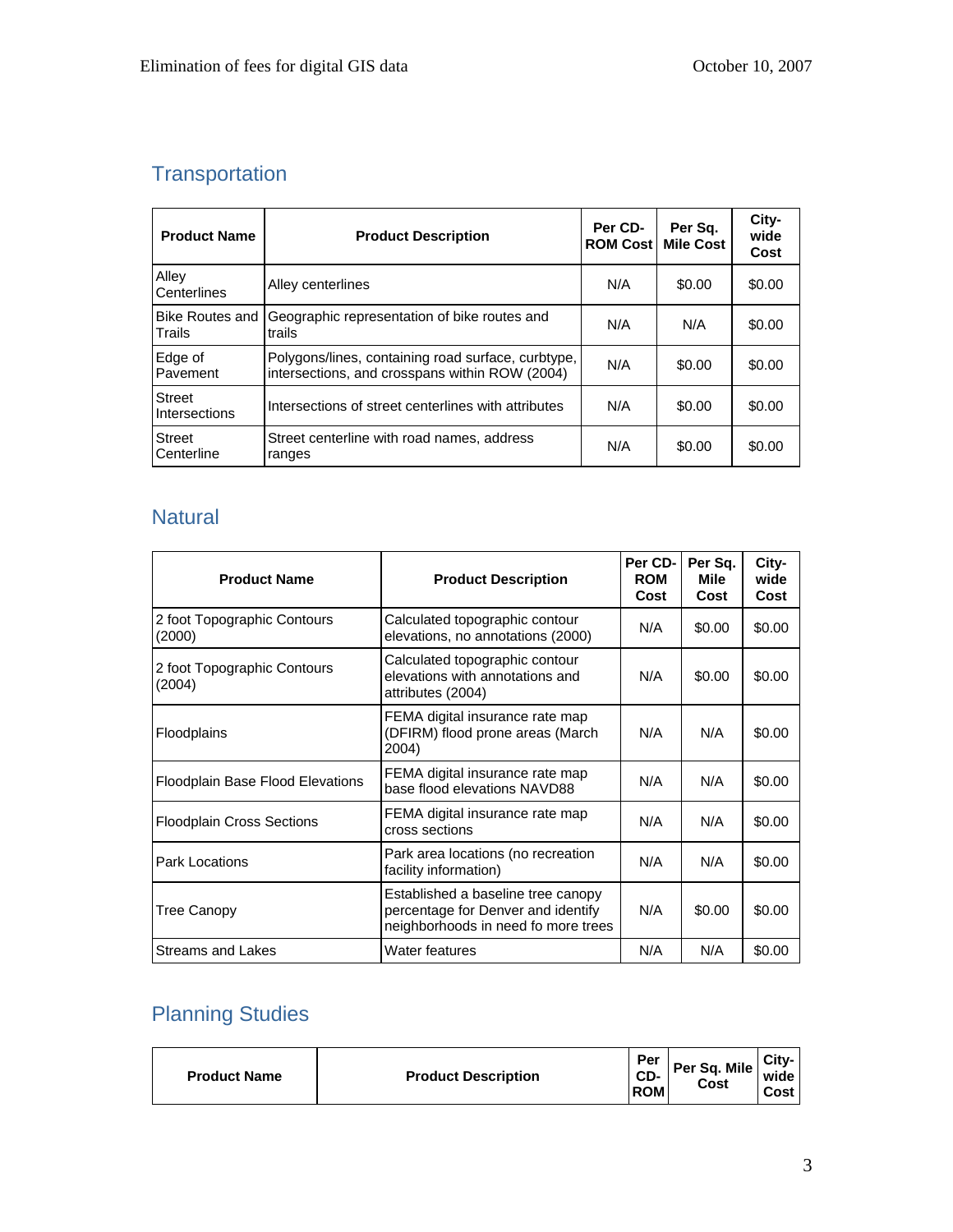|                                             |                                                                           | Cost |        |        |
|---------------------------------------------|---------------------------------------------------------------------------|------|--------|--------|
| <b>BluePrint Denver Areas-</b><br>of-Change | BluePrint Denver - areas of change based on<br>polygons merged by use     | N/A  | \$0.00 | \$0.00 |
| <b>BluePrint Denver</b><br>Concept Land Use | BluePrint Denver - concept of land use based on<br>polygons merged by use | N/A  | \$0.00 | \$0.00 |

#### Aerial Imagery

| <b>Product Name</b>                              | <b>Product Description</b>                                                                                                | Per CD-<br><b>ROM</b><br>Cost | Per Sq.<br>Mile<br>Cost | City-<br>wide<br>Cost |
|--------------------------------------------------|---------------------------------------------------------------------------------------------------------------------------|-------------------------------|-------------------------|-----------------------|
| Aerial Photography, 1933                         | Scanned aerial photography (excludes DIA),<br>TIF format (order limit 12sg. miles), black<br>and white, not georeferenced | N/A                           | \$0.00                  | N/A                   |
| Aerial Orthophotography<br>6", 2000 (CityWide)   | Entire city (excludes DIA0 Mr. Sid format,<br>black and white                                                             | N/A                           | N/A                     | \$0.00                |
| Aerial Orthophotography<br>6", 2000 (by section) | 1/2 foot pixel (excludes DIA), TIF format<br>(order limit 6sq. miles), black and white                                    | N/A                           | \$0.00                  | N/A                   |
| Aerial Orthophotography<br>1", 2000 (by section) | 1 foot pixel (excludes DIA), TIF format (order<br>limit 12sq. miles), black and white                                     | N/A                           | \$0.00                  | N/A                   |
| Aerial Orthophotography<br>1", 2002 (by section) | 1 foot pixel (excludes DIA), TIF format (order<br>limt 12sq. miles), color                                                | N/A                           | \$0.00                  | N/A                   |
| Aerial Orthophotography<br>6", 2004 (citywide)   | Entire city (excludes DIA), Mr. Sid format,<br>color                                                                      | N/A                           | N/A                     | \$0.00                |
| Aerial Orthophotography<br>6", 2004 (by section) | 1/2 foot pixel (excludes DIA), TIF format<br>(order limit 6sq. miles), color                                              | N/A                           | \$0.00                  | N/A                   |

# Reports

| <b>Product Name</b>                   | <b>Product Description</b>                                                                                                                                | Per CD-<br><b>ROM</b><br>Cost | Per Sq.<br>Mile<br>Cost | City-<br>wide<br>Cost |
|---------------------------------------|-----------------------------------------------------------------------------------------------------------------------------------------------------------|-------------------------------|-------------------------|-----------------------|
| Storm Drainage<br>Master Plan Final   | Storm Master Plan Phase II - Final Plan April 2005,<br><b>PDF</b> format                                                                                  | \$0.00                        | N/A                     | N/A                   |
| <b>Storm Drainage</b><br>- Basin Data | Storm Master Plan Phase I - Individual basin<br>Master Plan Phase I CUHP/UDSWMM model and input data in a<br>collection of access, excel, and PDF formats | \$0.00                        | N/A                     | N/A                   |

#### Database

| <b>Product Name</b> | <b>Product Description</b>              | Per CD-   Per Sq.<br><b>ROM</b><br>Cost | Mile<br>Cost | City-<br>wide<br>Cost |
|---------------------|-----------------------------------------|-----------------------------------------|--------------|-----------------------|
| Address Database    | <b>IASCII or Microsoft Excel Format</b> | N/A                                     | N/A          | \$0.00                |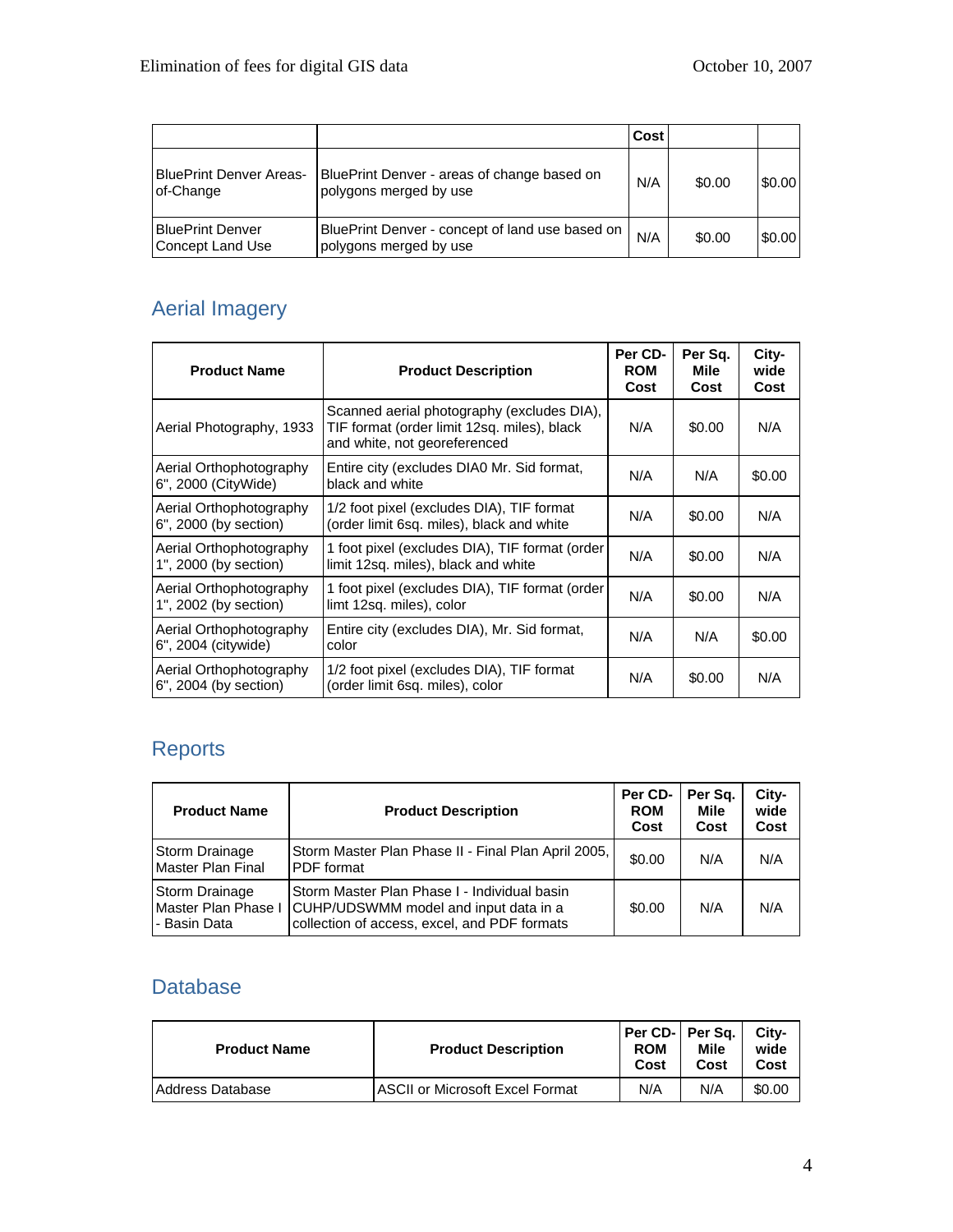| Existing Land Use (parcel based)<br><b>ASCII or Microsoft Excel Format</b>                                   |                                                                                                                                   | N/A | N/A    | \$0.00 |
|--------------------------------------------------------------------------------------------------------------|-----------------------------------------------------------------------------------------------------------------------------------|-----|--------|--------|
| Parcel Property Land Value                                                                                   | <b>ASCII or Microsoft Excel Format</b>                                                                                            | N/A | N/A    | \$0.00 |
| <b>Street Centerline Database</b>                                                                            | <b>ASCII Format - Street centerline</b><br>segment names with address ranges<br>and year built                                    | N/A | \$0.00 | \$0.00 |
| Topographic point elevations and<br>breaklines, ArcGenerate - ASCII<br>Format (2000)                         | 1/16 section topographic elevations, x,<br>y, z information point and line files<br>(2000)                                        | N/A | \$0.00 | \$0.00 |
| Topographic point elevations and<br>breakline vertices elevations,<br>ASCII comma delimited format<br>(2000) | 1/16 section topographic elevations, x,<br>y, z information for points and vertices<br>(2000)                                     | N/A | \$0.00 | \$0.00 |
| Topographic point elevations and<br>breaklines, ArcGenerate - ASCII<br>format (2004)                         | 1/16 section topographic elevations, x,<br>y, z information point and line files<br>(2004)                                        | N/A | \$0.00 | \$0.00 |
| Topographic point elevations and<br>breakline vertices elevations<br>ASCII comma delimited format<br>(2004)  | 1/16 sectin topographic elevations, x,<br>y, z information for points and vertices<br>(2004)                                      | N/A | \$0.00 | \$0.00 |
| Survey Control - Benchmark List                                                                              | Survey reference locations                                                                                                        | N/A | N/A    | \$0.00 |
| Survey Control - City Survey<br><b>Control Network</b>                                                       | Survey reference locations                                                                                                        | N/A | N/A    | \$0.00 |
| <b>Building Heights - ASCII Format</b><br>(2004)                                                             | Maximum elevations of each<br>structure. X, Y, Z point locations and<br>elevations only. No outlines or<br>additional attributes. | N/A | \$0.00 | \$0.00 |

# Pre-compiled Digital Map Collections

| <b>Product Name</b>                                           | <b>Product Description</b>                                                                                                                                                   | Per CD-ROM<br>Cost | Per<br>Sq.<br>Mile<br>Cost | City-<br>wide<br>Cost |
|---------------------------------------------------------------|------------------------------------------------------------------------------------------------------------------------------------------------------------------------------|--------------------|----------------------------|-----------------------|
| Address Play Map<br>Collection                                | Adobe PDF format (458 maps total), color:<br>Parcel boundaries, address, street name,<br>and aerials (reference the City<br>Engineering 1/4 Section Map) - 1+ CD-<br>ROM set | \$0.00             | N/A                        | N/A                   |
| Aerial Photography Map<br>Collection (Current)                | Adobe PDF format (458 maps total), color:<br>containing street names and 2 foot<br>contours - 1+ CD-ROM set                                                                  | \$0.00             | N/A                        | N/A                   |
| Assessment Parcel Map<br>Collection                           | Adobe PDF format (598 maps total), black<br>and white: parcel map (reference the<br>Assessment index) - 1+ CD-ROM set                                                        | \$0.00             | N/A                        | N/A                   |
| <b>Current City Engineer</b><br>1/4 Section Map<br>Collection | Adobe PDF format (458 maps total), black<br>and white: Base map 1/4 mile section - 1+<br>CD-ROM set                                                                          | \$0.00             | N/A                        | N/A                   |
| General Existing Land<br>Use Map Collection                   | Adobe PDF format (598 maps total), color<br>- 1+ CD-ROM set                                                                                                                  | \$0.00             | N/A                        | N/A                   |
| <b>Scanned City Engineer</b>                                  | Out-of-date base maps (458 maps total),                                                                                                                                      | \$0.00             | N/A                        | N/A                   |